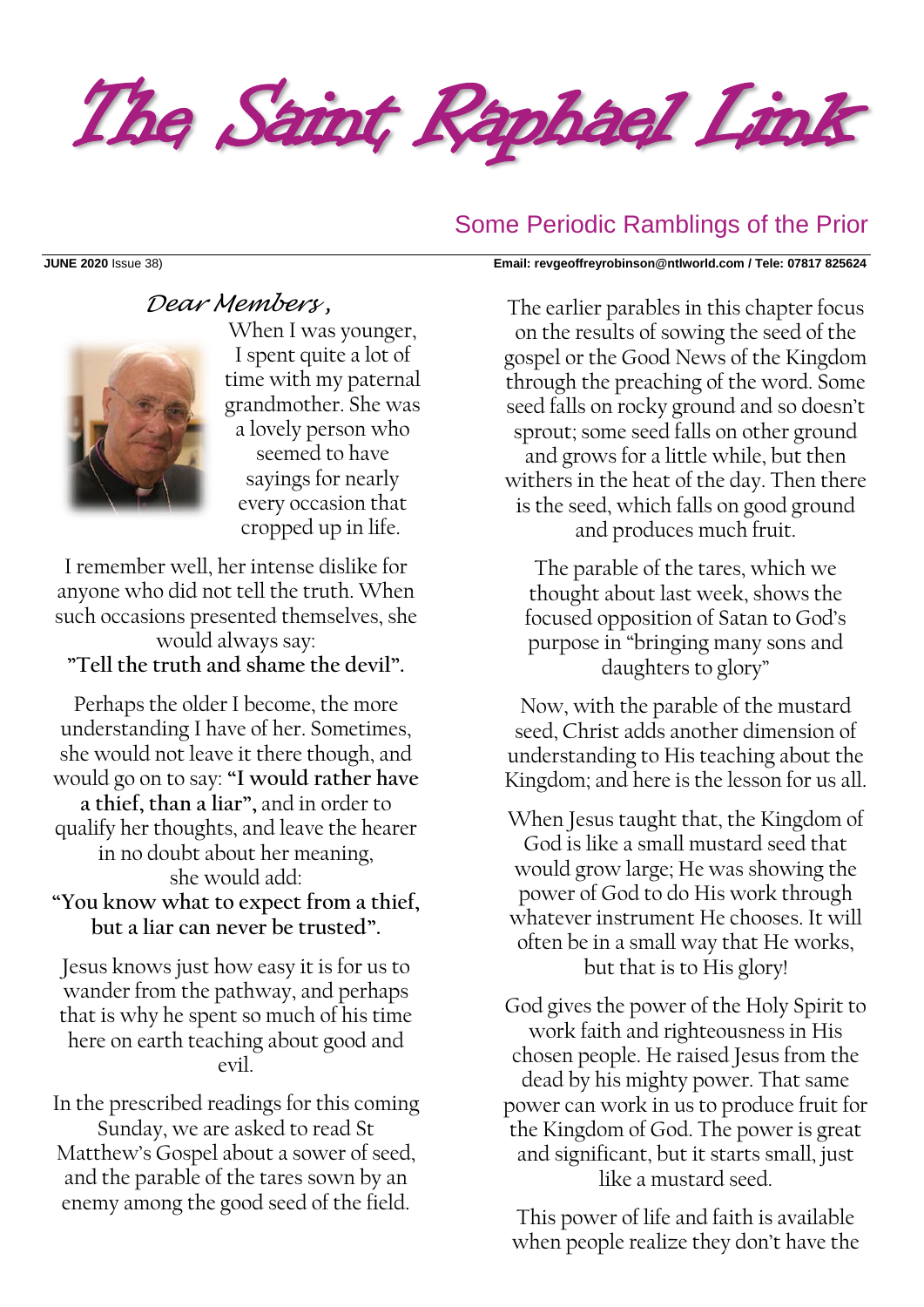real power of God inherent within them. They must first receive it from God.

Quite frankly, without God's power none of us can expect to see the Kingdom of God. God's Spirit must be a part of our life. Like that mustard seed, that Spirit must be planted within us, and begin to grow to produce spiritual growth.

I often wonder just how many people today know what it means to "repent"? This is not a word, which we hear in today's society very often. It means to stop living the way that brings problems, heartache and tragedy, and can end in broken lives that so often are very hard to

fix. To repent then, means to change destructive and addictive behaviour, that not only damages our own lives, but those of our friends and colleagues, and even

members our families, who love and care for us.

Now to repent in a biblical sense, means to look into the mirror of God's perfect law of liberty, and ask if we are hearers or doers of the Word of God, as St James puts it. It means to take an honest assessment of our lives; of what we say, and of what we do. Even if we feel that, we know God, and compare that to the standard of righteousness defined by God's law.

Notice how Christ answered His disciples' confusion over their lack of spiritual power, when they hadn't been able to overcome the dark power of the demonic world. When they came to Christ asking what they were doing wrong, Jesus said to them: 'Because of your unbelief, I say to you, if you have faith as a mustard seed, you will say to this mountain [an obstacle blocking what needs to be done], "Move from here to there," and it will move; and nothing will be impossible for you.

My grandmother had the experience never to underestimate the power of

God's Spirit to begin, and to finish His perfect work in us. **"Tell the truth and shame the devil",** she would say. How I wish I had that same wisdom to know who can, and who cannot be trusted.

Nonetheless, God is still working within His Church now, within every small body of faithful believers. A body, which will later be visible and apparent when God's followers will be transformed, and His Kingdom rules over all the nations.

So, while we have time, let us do good and not evil: Be faithful, honest and true. Believe also in what we read in Sacred Scripture - Teach what we believe, and

Practise what we teach." **Amen.** *+Geoffrey* – GRAND PRIOR



**SICK:** Paul Shaw / Sheila Hogarth / Ruth Barr / Kathleen Roberts / Lesley Fudge / Thelma Thompson / Marlene Addy / Tania Walker / Lidia Flemming /

Paul Sheridan / Roy Howard / Albert Jones / Charlotte Park / Nicole Vendettuoli / Ivor MacFarlane / Shaun Humphries / Lucy Riding **/** Veronica Hawcroft / Amelia Radomski / Mary Flannigan / John & Mary Howard / Ida Simpson / Clarice Shaw / Tony Kirby / Sally Hayes / Nick Brooks / Bishop Gerard & Pam Crane / Ruth Moody & family / Brigitte Duffett / Archbishop Norman & Dorothy Dutton / Keith & Joan Warren / Eileen Duffy / John Langham / Marjorie Hooley / Harry Shaw / Derrick Hawkins Doreen Morgan / Ian Weatherall / Lilian King / Magdi Abdel Sayed / Luish Sao / Rodrigo Miranda / Anne Stephen / William (Bill) Collier / Geoff Lamb / Bev & Barrie Chester / Roy Taylor / Chris McKenna / Barbara Lee / Hazel Smith / Dave Johnson / Johnny & Pat Williamson / Richard Bentley / Brian Warner / Mukhtar Begum / Bob Lee / Lesley & Mick / Alice Beer / Joan & David Howe / Mary Ayrton / Alison Marshall / Janet Illingworth / John Lycett / Shelley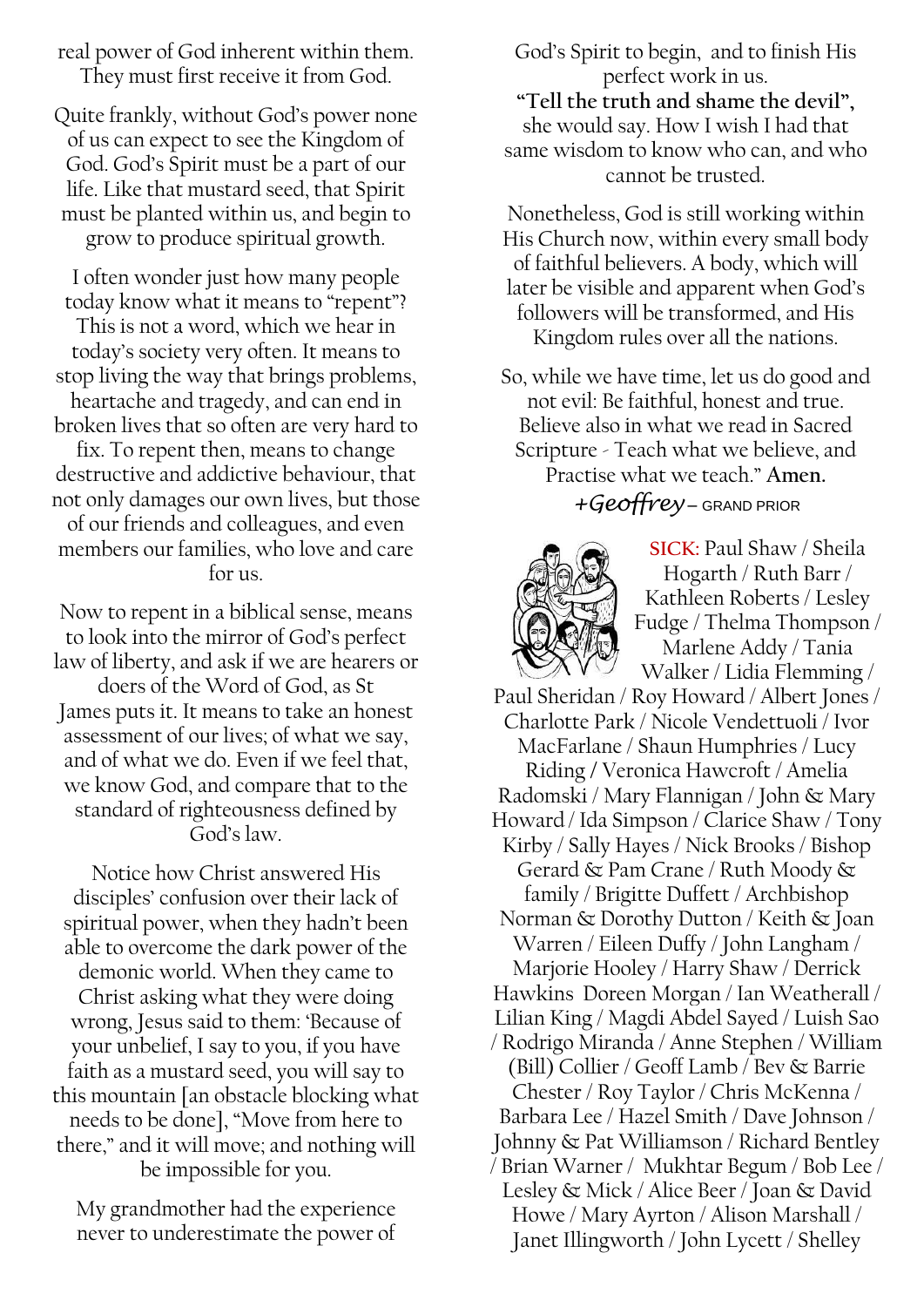Coulter / Amanda Bannister / Una Kirby / Graham & his father (Coward) / Garry Stewart / Martin Harrison / Lynn Bromilow / Bro Adrian / Thelma Dunkley.

# **Guess the Locations**

*1. Peterborough Cathedral 2. Ashton Memorial, Lancaster*

# **Cook's Corner:**



**INGREDIENTS:** 2 x 400g can chickpeas, drained 2 x 300g pack cooked [beetroot, drained](https://www.bbcgoodfood.com/glossary/beetroot) 2 small garlic cloves 2 tbsp [tahini](https://www.bbcgoodfood.com/glossary/tahini) 100ml extra virgin olive oil, plus a drizzle to serve good squeeze of lemon juice 2 tbsp toasted hazelnuts, roughly chopped 2 tbsp pumpkin seeds, roughly chopped 2 tsp nigella seeds 1 tsp sumac [\(optional\)](https://www.bbcgoodfood.com/glossary/sumac) pinch of chilli flakes (optional) To serve (optional) crunchy summer veg, cut into batons (we used fennel, sugar snap peas, baby heritage carrots & radishes) bread, toasted and cut into fingers for dipping mini mozzarella balls olives prosciutto-wrapped breadsticks

#### **METHOD**

1. Set about 2 tbsp chickpeas aside. Tip the rest of the chickpeas, the beetroot, garlic, tahini, oil and lemon juice into a [food](https://www.bbcgoodfood.com/content/test-five-best-food-processors)  [processor](https://www.bbcgoodfood.com/content/test-five-best-food-processors) with a good pinch of salt. Blend until smooth, then check the seasoning, adding a little more salt or lemon if it needs it. Chill the hummus until you're ready to serve (it will keep for up to two days).

**2**. Transfer the hummus to a wide, shallow bowl or spread over a platter. Drizzle with some oil, scatter with the reserved chickpeas, hazelnuts, seeds, sumac and chilli (if using). Arrange the crunchy veg and other accompaniments around the platter and let everyone dig in.

# **Why churches have steeples**



The distinctive architectural feature has deep biblical roots. Sometimes the best way to locate the nearest Christian church is to drive around until you see a large steeple or tower jutting out above all the other buildings. It is one of the clearest indicators of a Christian church and one of the oldest features of church architecture. In fact, it has become so ingrained into Western culture that many of us couldn't imagine a church without a steeple. But why do churches have steeples in the first place? What is their purpose? In church architecture steeples and towers are essentially the same thing. They are vertical structures built on the side, front, back or top of a church and soar above any other nearby building.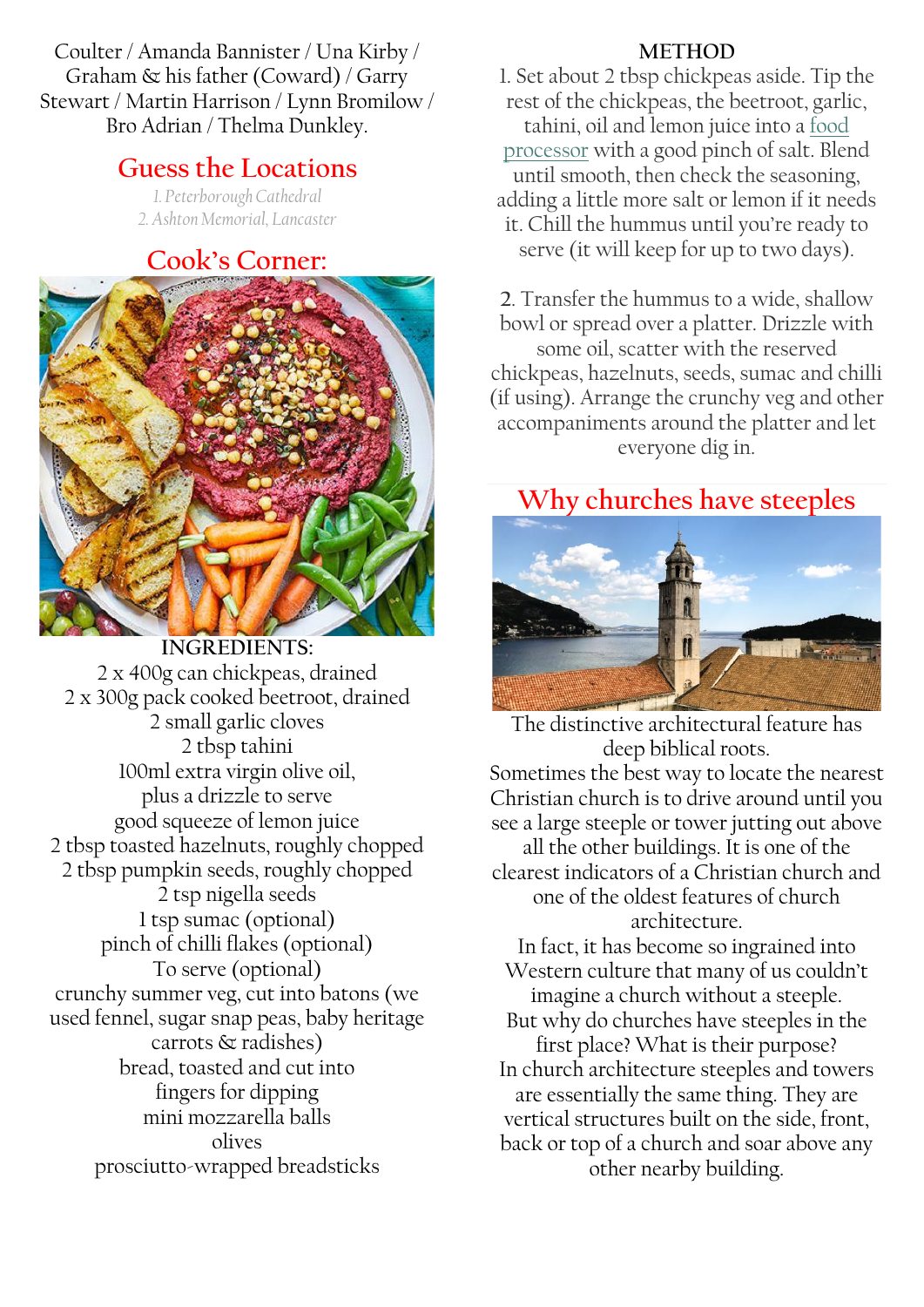At first these buildings were separate towers and often contained a small chapel at the bottom known as the baptistry. This is where catechumens in the early Church would be baptized. One of the best known examples of this type of building is the baptistry located at St. John Lateran in Rome.



Then over time there developed a need to house church bells to call the people to prayer. Church towers were an easy choice because of their height and ability to transmit sound to a large area. The spiritual significance of these structures come straight from the Bible. The Psalmist speaks about God as a tower, saying, "Raise me up, set me on a rock, for you are my refuge, a tower of strength against the foe" (Psalm 61:3-4). Again in Proverbs we read, "The name of the Lord is a strong tower; the righteous man runs into it and is safe" (Proverbs 18:10). Towers and spires were also used to spiritually point people towards Heaven, which was traditionally thought to be located in or above the sky. Also, ancient people believed that God could

be more easily reached on high places, and this was reinforced in the Christian tradition with the story of Moses receiving the 10 Commandments on Mount Horeb as well as

Jesus's Transfiguration that took place on Mount Tabor.

As steeples continued to be developed, they were also used to distinguish cathedrals and more important ecclesial buildings from smaller country parishes. Basically, the bigger the steeple, the more important the church was. There is no doubt that various

architects kept this in mind and tried to make their steeples the biggest in the area. Steeples were also used to remind a local community to remain focused on God. Other secular buildings were usually built lower than the church steeple, making the local church the highest and most important building of the town. You couldn't go anywhere in town without seeing the steeple and as a result be reminded about your duty to God.

# **Fun fact:**

The tallest church in the world is Ulm Minster, with a steeple measuring 530 ft, while the tallest cathedral in the world is the Cologne Cathedral with a height of 515 ft.

# **A Saints Day in June**



 $\overline{\phantom{a}}$ **Blessed Diana -** A member of the d'Andalo family, Diana was born near [Bologna](https://www.catholic.org/encyclopedia/view.php?id=1988) Italy, and convinced her father to withdraw his opposition to the founding of a Dominican [priory](https://www.catholic.org/encyclopedia/view.php?id=9640) on land he owned in Bologna. Dominic received her vow of virginity, but she was forced to remain at home by her family. Later she joined the [Augustinians](https://www.catholic.org/encyclopedia/view.php?id=1265) at Roxana but was forcibly removed from the [convent](https://www.catholic.org/encyclopedia/view.php?id=3328) by her family. She was injured in the struggle but later escaped and returned to Roxana.

Sometime later Blessed [Jordan](https://www.catholic.org/encyclopedia/view.php?id=6467) of [Saxony](https://www.catholic.org/encyclopedia/view.php?id=10535) convinced the [family](https://www.catholic.org/encyclopedia/view.php?id=4568) to found a Dominican [convent](https://www.catholic.org/encyclopedia/view.php?id=3328) in